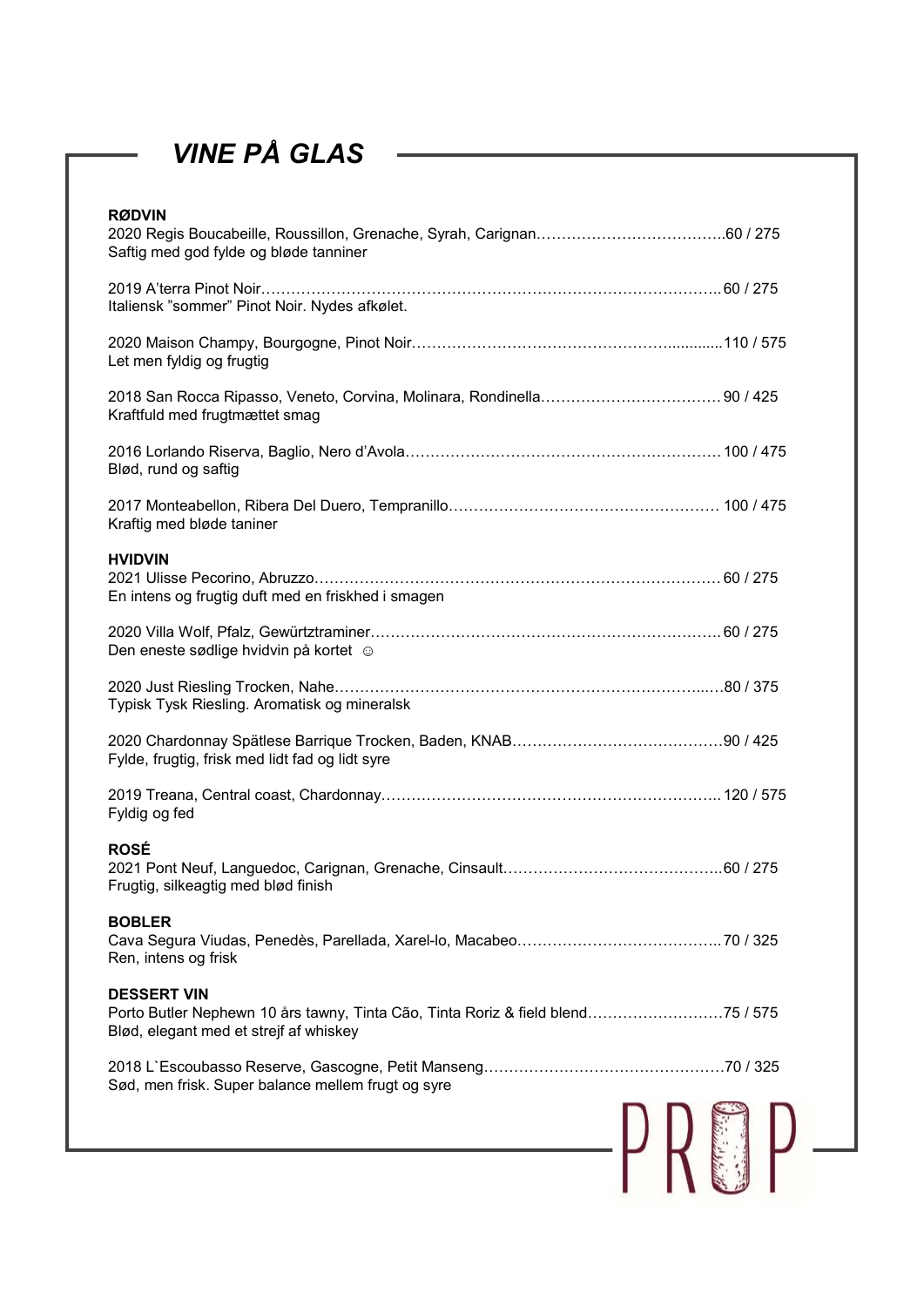## RØDVINE

| <b>RØDVINE</b>                                                                                      |                                                                                    |
|-----------------------------------------------------------------------------------------------------|------------------------------------------------------------------------------------|
|                                                                                                     |                                                                                    |
| <b>FRANKRIG</b><br>2020 Beaujolais Nouveau 275                                                      | Toscana, Antinori, Tenuta Tignanello                                               |
| Beaujolais, Domaine Dominique Piron                                                                 | Carbernet Sauvignon, Sangiovese, Caberbet Franc                                    |
| Gamay                                                                                               |                                                                                    |
| 2015 Château du Breuil 475                                                                          | Toscana, Antinori                                                                  |
| Haut-Medoc, Chârteau du Breuil<br>Merlot, Cabernet Sauvignon                                        | Sangiovese, Cabernet Souvignon, Merlot                                             |
|                                                                                                     | . 675                                                                              |
| 2020 Regis Boucabeille 275<br>Roussillon, Domaine Boucabeille<br>Grenache, Syrah, Carignan          | Piemonte, Bel Colle<br><b>Nebbiolo</b>                                             |
|                                                                                                     | 2016 Lorlando Riserva475                                                           |
| 2020 Maison Champy Bourgogne 525<br>Bourgogne, Maison Champy                                        | Baglio, Assuli<br>Nero d'Avola                                                     |
| <b>Pinot Noir</b>                                                                                   | 2013 Madrechiesa Riserva575                                                        |
| 2019 Savigny-les-Beaune625<br>Bourgogne, Maison Champy                                              | Toscana, Terenzi<br>Sangiovese                                                     |
| <b>Pinot Noir</b>                                                                                   | 2017 Chainti Classico Riserva 575                                                  |
| 2017 Money-Saint-Denis 1er Cru875<br>Bourgogne, Clos des Ormes, D.G. Lignier<br><b>Pinot Noir</b>   | Toscana, Tenuta di Arceno<br>Sangiovese                                            |
|                                                                                                     | 2015 Brunello di Montalcino 675                                                    |
| 2015 Chambolle-Musigny Clos de l'orme975<br>Bourgogne, Phillipe Cheron<br><b>Pinot Noir</b>         | Toscana, Fattoria La Gerla<br>Sangiovese                                           |
|                                                                                                     | 2016 Donna Olimpia 1898 525                                                        |
| 2016 Cariranne Cõtes du Rhõne-Villages425<br>Rhõne, Jean-Luc Colombo<br>Grenache                    | Bolgheri Toscana, Donna Olimpia<br>Cabernet Sauvignon/-Franc, Merlot, Petit Verdot |
| 2020 Châteauneuf-du-Pape 675                                                                        | <b>SPANIEN</b>                                                                     |
| Rhône, Domaine de la Solitude<br>Grenache, Syrah                                                    | Ribera Del Duero, Finca Matambres<br>Tempranillo                                   |
| <b>ITALIEN</b>                                                                                      |                                                                                    |
| 2016 Amarone della Valpolicella 675<br>Veneto, Agricola Tedeschi<br>Corvina, Rondinella og Molinare | Toro, Matarredonda<br>Tempranillo                                                  |
| 2018 San Rocca Ripasso 425<br>Veneto, Agricola Tedeschi<br>Corvina, Molinara, Rondinella            | Ribera Del Duero, Bodegas Gormaz<br>Tempranillo                                    |
| 2017 Tignanello IGT1275<br>Toscana, Antinori, Tenuta Tignanello<br>Sangiovese, Carbernet Souvignon  |                                                                                    |